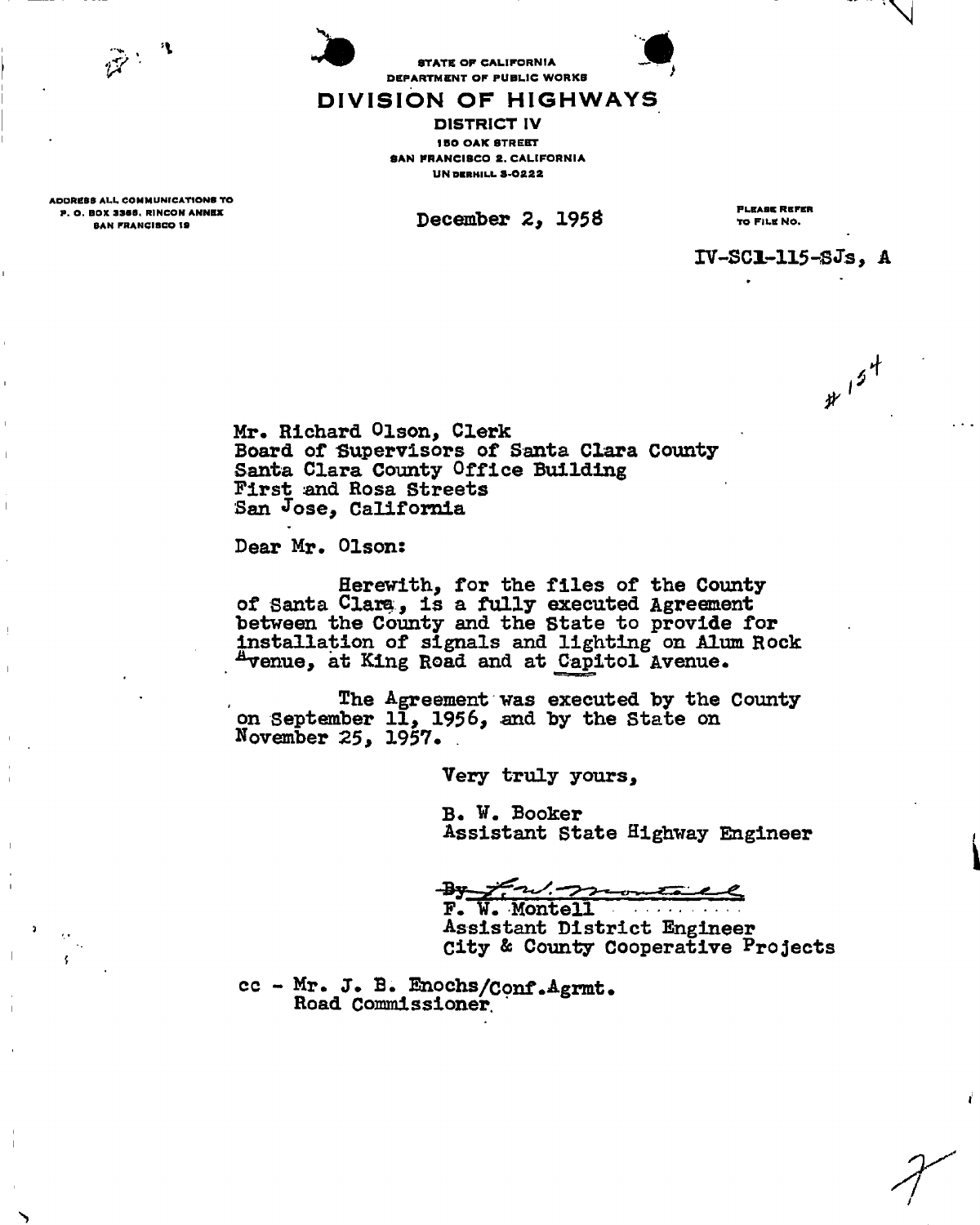## **AGREEMENT ^**

\*

County

The county of Santa Clara, a political subdivision of the State of California, hemeinafter referred to as "COUNTY". **and the State of California,<sup>1</sup> Department of Public Works, Division of Highways, hereinafter referred to as "STATE", do enter into the following Agreement:** 

**WHEREAS, County and State contemplate installation of full traffic control signal'system and highway lighting at the intersection of Capitol Avenue with State Highway Route 115 (Alum Rock Avenue)-, iand County, State, and City of San Jose contemplate installation of full traffic control signal system**  *\**  **and highway lighting, at the intersection of King Road with said State highway, all in the County of Santa \_Clara; and** 

**WHEREAS, installation of traffic signals hereinbefore mentioned makes it necessary to construct traffic channelizatioi islands and widen the roadway to provide for orderly movement of traffic through said intersections; and** 

WHEREAS, County and State desire to arrange herein **for the maintenance functions that are to be performed by State, and to specify the proportionate share of the costs of installing traffic signals and highway lighting, and constructing roadway widening, parking lanes and curbs to be borne by County and State;** 

**NOW, THEREFORE, IT IS AGREED AS FOLLOWS:** 

### SECTION<sub>L</sub>

**For and in consideration of the covenants and conditions to be kept and performed by County as set forth herein, State agrees:** 

**To furnish traffic control signal systems and highway lighting, and construct channelization and roadway widening, parking lanes and curbs hereinbefore mentioned, through construction by contracts with construction contractors** 

 $\mathbf{1}$ 

 $\mathbf{z}$ 

3

6

B

 $\bullet$ 

7

8

 $\mathbf{9}$ 

10

11

12

13

26

16

1s

17

18

19

**20** 

21

22

23

24

23

26

27

28

29

30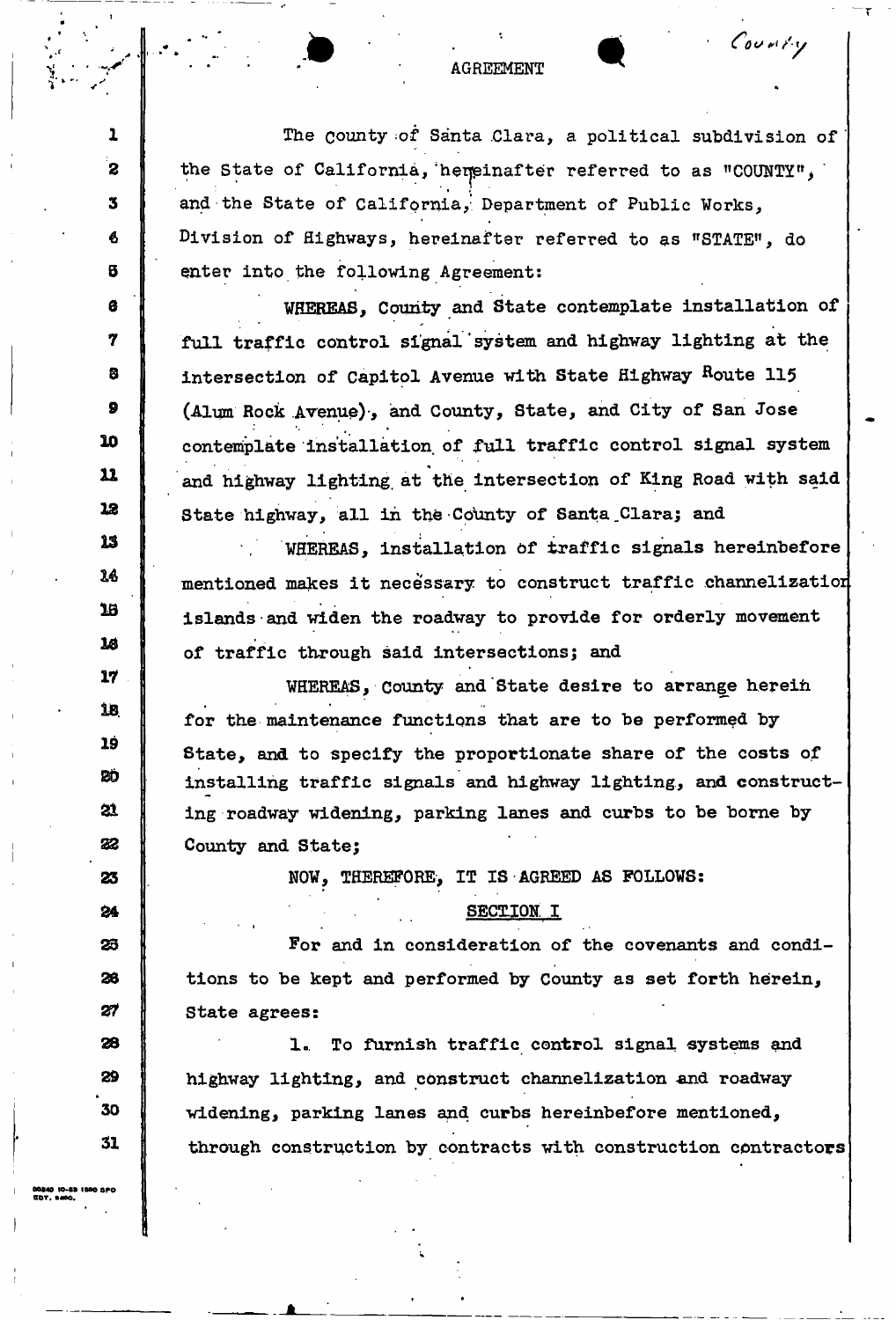**licensed by the State of California, said contracts to be carried out in accordance with provisions of the State contract**  Act, Chapter 3, Part 5, Division 3, Title 2, of the Government **Code, and to be completed in conformity with plans and specifications of the State of California, Department of Public Works, Division of Highways,** 

**2. To bear entire expense of preparation .of plans and**  specifications, and the State's share of expense of the engineer**ing, inspection and construction costs to complete the traffic control signal system and highway lighting referred to herein,**  such share to be all of said costs except for an amount to be **borne by County as hereinafter provided and an amount to be contributed by city of San Jose towards the costs of said improvements at King Road..** 

**3. To arrange with .City of San Jose for said City<sup>f</sup>s contribution as hereinbefore mentioned.** 

**The State will maintain and operate the entire**   $4.$ traffic control signal systems and highway lighting as constructed.

**SECTION II** 

**For and in consideration of the covenants and conditions to be kept and performed by-State as set forth in this Agree**i. ment, County agrees:

*/* 

**1. To bear County<sup>1</sup>s share of expense of the engineering inspection, and construction costs to complete the traffic control signal systems, highway lighting, and parking lanes and curbs referred to herein, such share to be a lump sum of \$20,000.00, said sum being based on one-half of the estimated cost of installing signals and lighting at Capitol Avenue (\$10,900.00), one-eighth of.the estimated cost of installing signals and lighting at King Road (\$2,700.00), and \$6,400.00 of the cost of constructing parking lanes and curbs on Alum Bock** 

 $\mathbf{1}$ 

 $\overline{\mathbf{z}}$ 

 $\mathbf{z}$ 

В.

a

7

8

 $\mathbf{9}$ 

10

 $\mathbf u$ 

12

13

14

15

16

17

18

19

20

21

22

23

24

25

26

27

28

29

30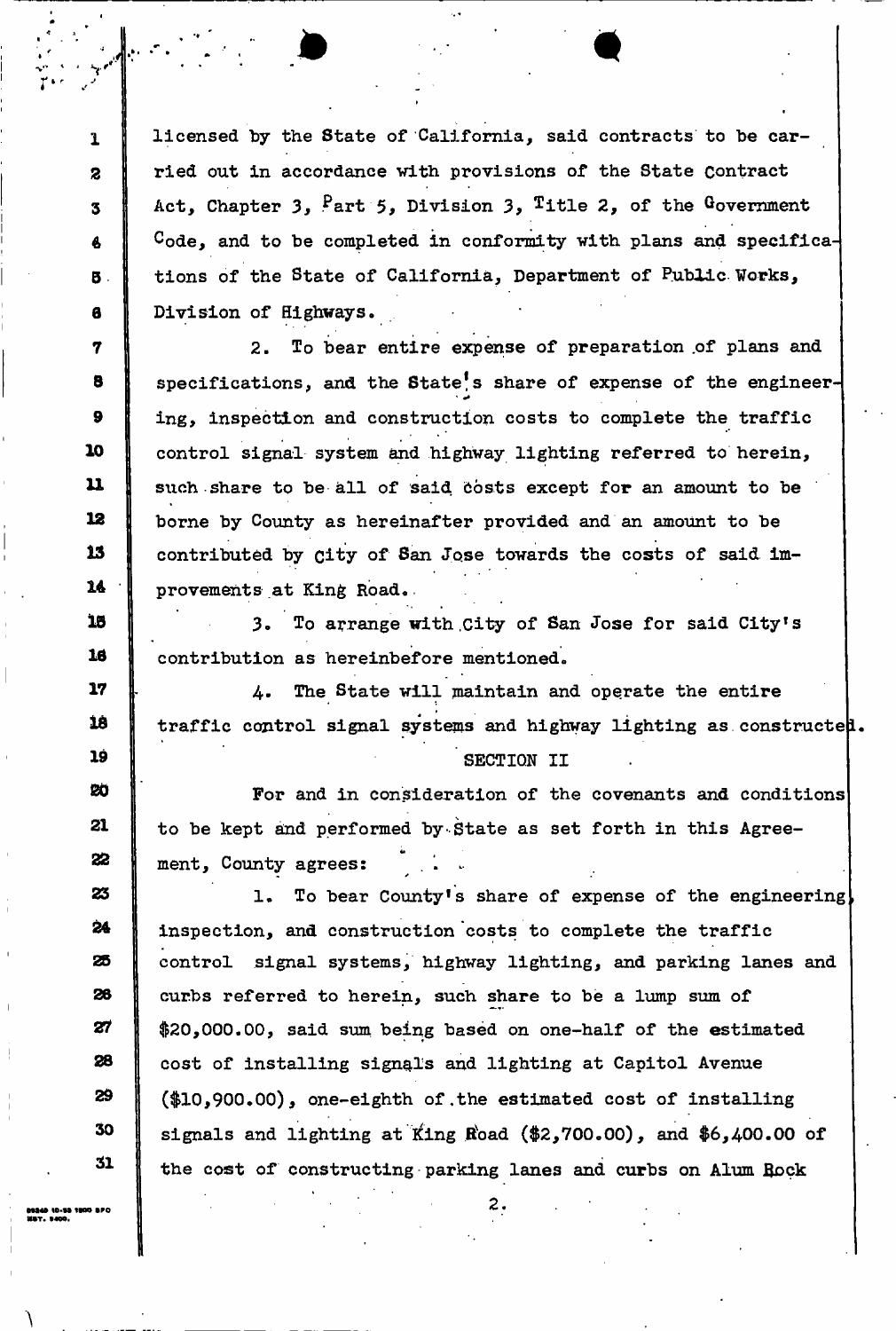**Avenue iri connection with roadway widening at Capitol Avenue. 2«' To pay to State promptly upon rendition of a state**ment therefor, County's share of costs of installing traffic **signals and highway lighting, and constructing parking lanes and**  curbs as provided herein. **3\* To reimburse State for County's proportionate share of the cost of general maintenance and operation of said traffic control signal system and highway lighting iri accordance with that' certain Maintenance Agreement heretofore entered into between County and State, dated December 11, 1950. IN WITNESS WHEREQF,' the parties hereto have caused this Agreement to be executed by- their respective officers, duly**  authorized: By the County this day of SEP 11 1956 .1956. and by the State this  $25\%$  day of  $\gamma$  oven lee, 1956. **15 APPROVAL RECOMMENDED: STATE OF CALIFORNIA 16 Department of Public Works G. T. McCoy State Highway Engineer B. W. Booker > Assistant-State Highway Engineer Deputy** State Highway Exgineer **APPROVED AS TO FORM AND<br>PROCEDURE: 22 COUNTY OF SANTA CLARA 23 Attorney, Department or Public Works 24**  Chairman, Board of Super visors

By Verk, Board of Supervisor

3.

I

<sup>V</sup>R

**1** 

**3** 

**3** 

**4** 

**0** 

*\** 

*7* 

**8** 

**9** 

**10** 

**11** 

12

**13** 

**14** 

**17** 

**18** 

**19** 

**20** 

**21** 

**25** 

26

**27** 

**28** 

**29** 

**30**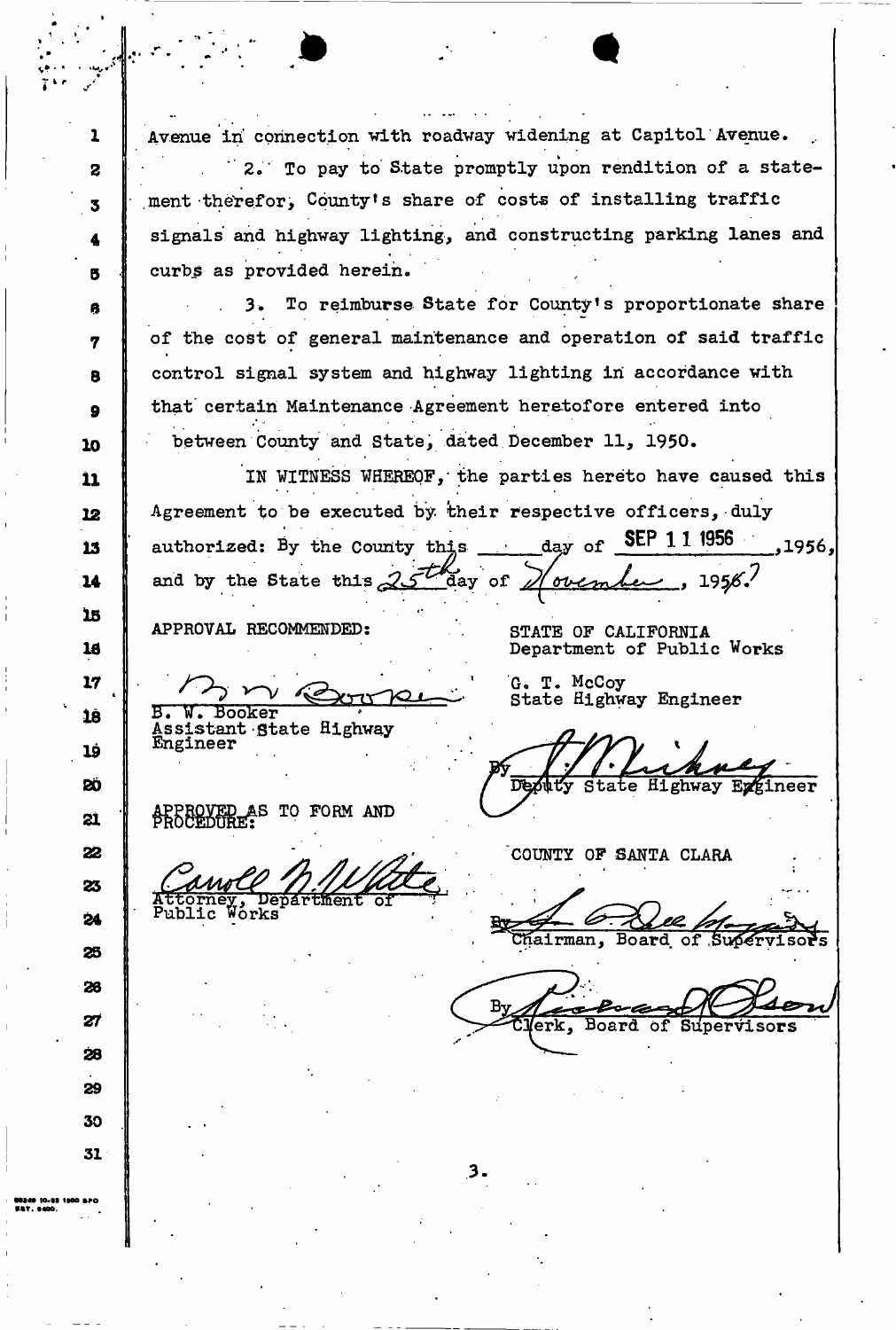# **» COUNT Y OF SANTA CLARA**

 *T* 

**A. W. B**ROWN, IBT DISTRICT **<sup>S</sup>**AM **P. D**ELLA MAODIORE, SNO DISTRUST, CHAIRMAN **E**D. **R. L**EVIN, 3RD DISTRICT •RAN **L. B**LAGHT, 4TH DISTRICT **W**ALTER **B. O**ABP**A**R, BTH DISTRIDT **R**ICHARD **O**LSON, CLCRK or THE BOARD

### **Office of the BOARD OF SUPERVISORS**

**<sup>S</sup>**ANTA **C**LARA **C**OUNTY **Prrioc B**LDQ**. • Civia C**ENTER FfRBT AND RDBA BTREETB, BAN dOBC. CALIFORNIA

**September 11\* 1956** 

**Bos State Pile {} UQT 1227 IV\*SCl-115-SJs,A The following le a correct excerpt from** *the* **minuted of**  tho Board of Supervisors' mooting held on September 11, 1956.

**"Hotlon of Guporvia>r Levin, seconded by Supervisor**  Slaght, it is unanimously ordered that the Agreement between the County of Santa Clara and the Stato of California. Division of Highways, providing for construction and joint financing **of improvement\*) on Alum Rook Avenue (Stato Highway Houto 115 ) at King Road and at Capitol Avenue be approved, and the Chairman ie hereby authorised to execute said agreement on boh&lf of the County of Santa** 

Attost: phard Olson, Clerk of **Woard of Supervisors** 

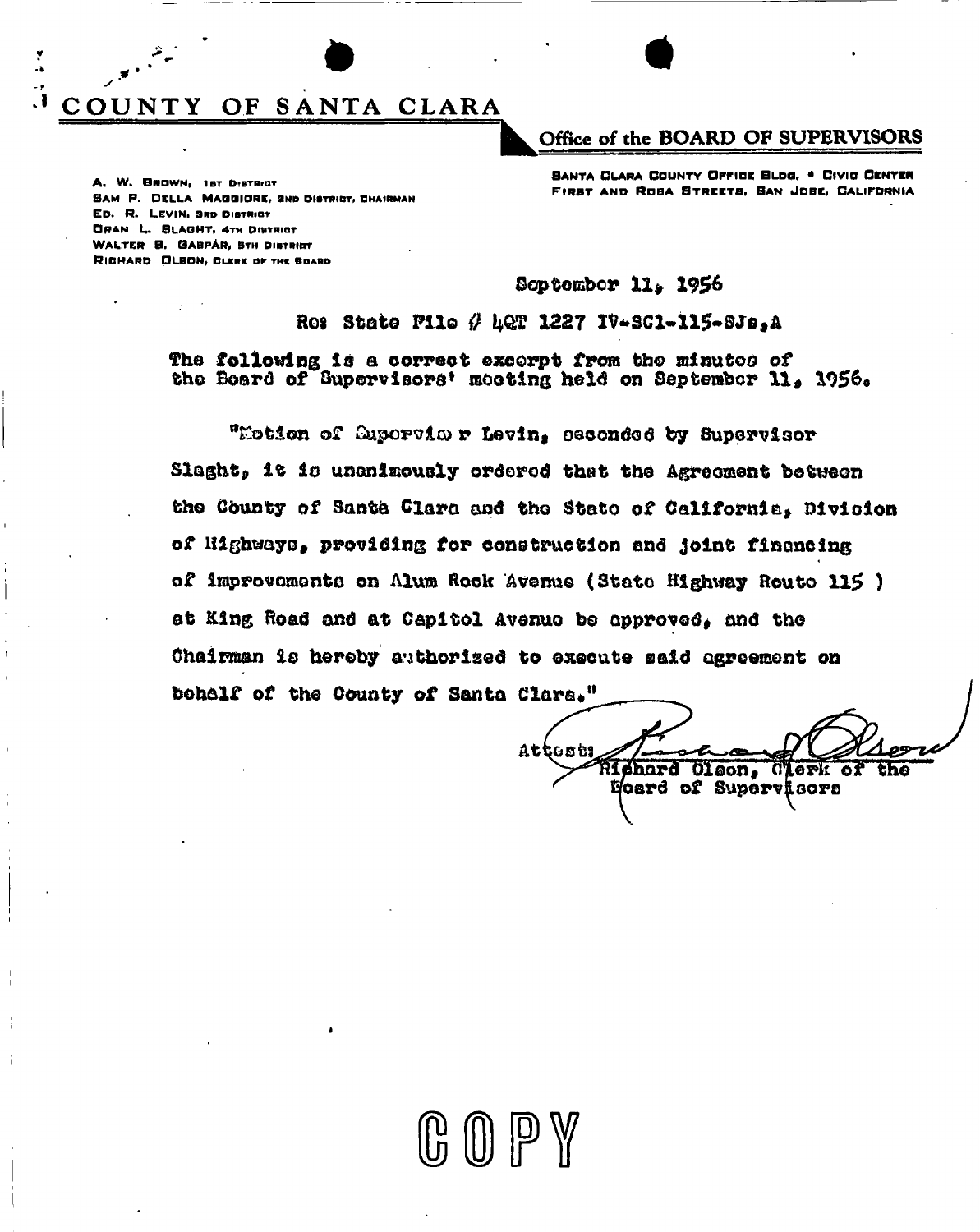**September 12, 1956** 

**Re: 40T 1227 IV-SC1-115-SJs, A** 

**I4r« B« W. Fooker, Asst State Highway Engineer ISO Oak Street Son Francisco 2, California Atts P. W. Hontell**  Dear Sir:

**Enclosed please find four copies of agreement and four copies of the order of the Eoard authorising the Chairman to execute same\*** 

*• > 4* 

**Very truly yours, BOARD OP SUPERVISORS** 

**BY** 

**Clerk of the Board** 

**cos Leonard Eushnell, County Engineer**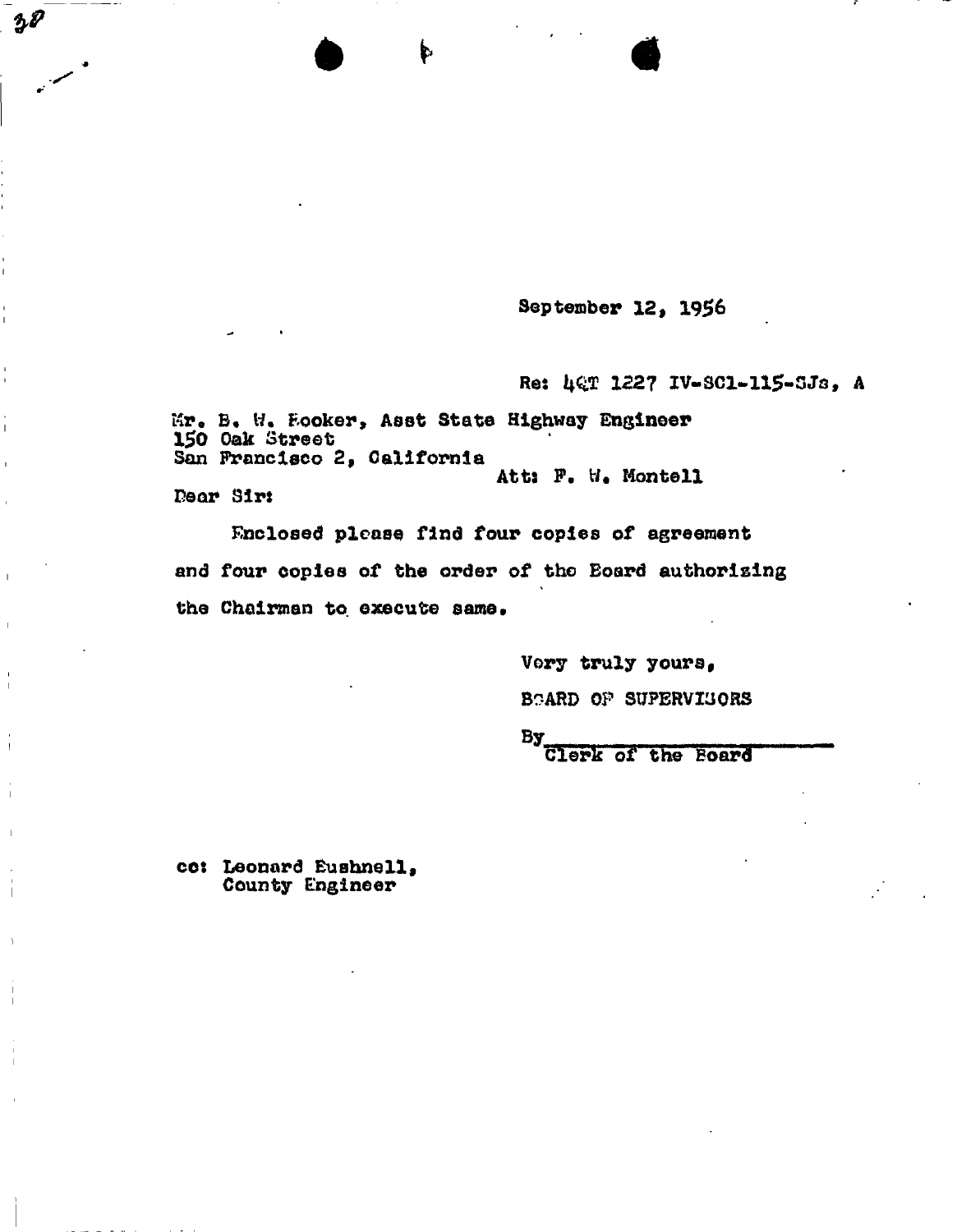**STATE OF CALIFORNIA** DEPARTMENT OF PUBLIC WORKS

### DIVISION OF HIGHWAYS

#### DISTRICT IV

**180 OAK STREET** SAN FRANCISCO 2. CALIFORNIA UNDERHILL 3-022 2

ADDRESS ALL COMMUNICATIONS TO P. O. BOX 3886, R1NCON ANNEX

September 4, 1956

PLEASE REFER TO FILE NO.

**4QT 122? IV-SCl-115-SJs,A** 

**Mr. Leonard Bushnell County Engineer of Santa Clara County County Office Building First and Rosa Streets San Jose, California** 

**Dear Mr. Bushnell:** 

**Herewith are five copies of a proposed Agreement between the County of Santa Clara and the State to**  prov**ide** for construction and joint financing of improve**ments on Alum Bock Avenue (State Highway Route 115) &t AVIS Ring Road and at Capitol Avenue.** Fit

> **The proposed improvements which consist of installation of traffic signal and highway lighting systems and construction of channelization, parking lanes and curbs, at each intersection, has been the subject of previous correspondence including your letter of February 2, 1956, which advised that the County would be willing to participate in the project.**

**If the attached Agreement is satisfactory to the County, please have four copies signed by the appropriate \* County Officials and returned to this office for completion of execution by the State. Also, please furnish four certified copies of a resolution adopted by the Board of Supervisors approving the Agreement and authorizing its execution on behalf of the County,** 

**The County's cooperation in this matter is appreciated** 

**APPROVED L ^**  RE: CE **CC** PC ENG **SEP 1 1 1956 DATE** 

**Yours very truly,** 

**B# W. Booker Assistant State Highway Engineer** 

 $By$ F.w. mon

**F. W. Montell Assistant District Engineer City and County Cooperative Projects** 

**Attach**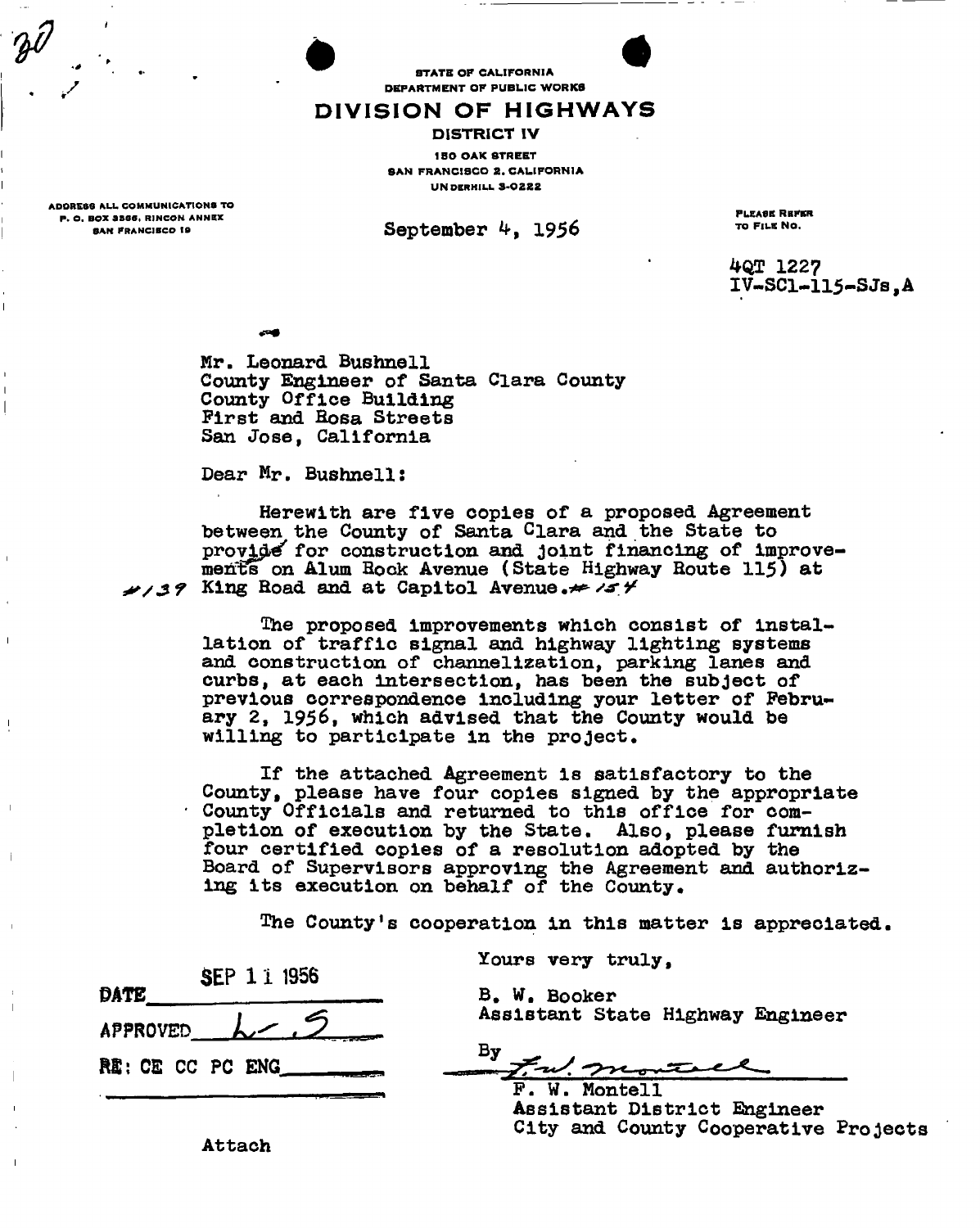**. . The county of 'Santa .Clara, a political subdivision of**  the State of California, hemeinafter referred to as "COUNTY", and the State of California, Department of Public Works, **Division of Highways, hereinafter referred to as "STATE", do enter into the following Agreement:** 

**WHEREAS, County and State contemplate installation of full traffic control signal system and highway lighting at the intersection of Capitol Avenue with State Highway Route 115 (Aim Rock Avenue), and County, State, and City of San Jose contemplate installation of full traffic control signal system and highway lighting at the intersection of King Road with said State highway, all in the County of Santa .Clara; and** 

**WHEREAS, installation Of traffic signals hereinbefore mentioned makes it necessary to construct traffic channelizatior islands and widen the roadway to provide for orderly movement**  of traffic through said intersections; and

WHEREAS, County and State desire to arrange herein **for the maintenance functions that are to be performed by State, and to specify the proportionate share of the costs of installing.traffic signals and highway lighting, and constructing roadway widening, parking lanes and curbs to be borne by**  *C•*  **County and State;** 

**NOW, THEREFORE, IT IS AGREED AS FOLLOWS:** 

SECTION<sub>1</sub>

I

**For and' in consideration of the covenants and condi**tions to be kept and performed by County as set forth herein, **tions to be kept and performed by County as set forth hesrein, j H. • »**  State agrees:

**1.. To furnish traffic control signal systems and**  *i*  **highway lighting, and construct channelization and roadway**  widening, parking lanes and curbs hereinbefore mentioned, through construction by contracts with construction, contractors

COBAD 10.5<br>COT, D*C*OO

 $\epsilon$ 

1

 $\bf{z}$ 

3

A

B

0

7

8

9

20

11

 $12<sub>2</sub>$ 

13

16

J.B

16

27

18

19

ËÔ.

21

22

23

26

23

23

27

28

29

30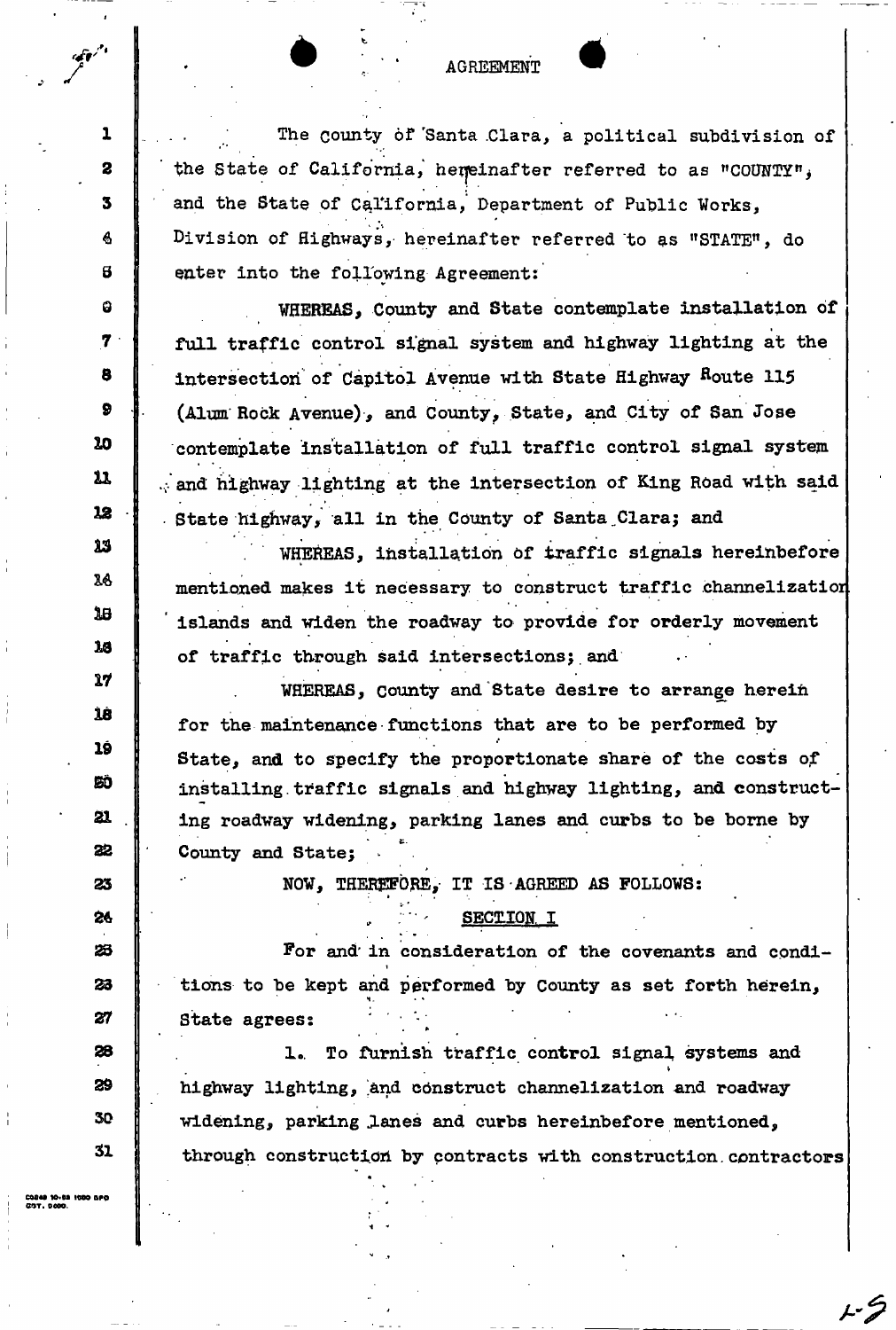licensed by the State of California, said contracts to be car**ried out in accordance with provisions of the State contract**  Act, Chapter 3, <sup>P</sup>art 5, Division 3, Title 2, of the Government **<sup>c</sup>ode, and to be completed in conformity with plans and specifications of the State of California, Department of Public Works, Division of Highways.** 

 $\bullet$   $\bullet$ 

**2. To bear entire expense of preparation .of plans and specifications, and the State?s share of expense of the engineer-** • **ing, inspection and construction costs to complete the traffic control signal system and highway lighting referred to herein, such share to be all of said Costs except for an amount to be borne by County as hereinafter provided and an amount to be contributed by city of San'Jose towards the costs of said improvements at King Road..** 

**3. To arrange with City.of San Jose for said City<sup>f</sup>s contribution as hereinbefore mentioned»** 

\* . \* >

**4. The State will maintain and operate the entire traffic control signal systems and highway lighting as.constructel SECTION II** 

**•For and in consideration of the covenants and conditions to be kept and performed by State.as set forth in this Agreement, County agrees:-**

1. To bear County's share of expense of the engineering **inspection, and construction costs to complete the traffic control signal systems, highway lighting, and parking lanes and**  curbs referred to herein, such share to be a lump sum of .<br>\$20,000.00, said sum being based on one-half of the estimated **\$20,000.00, said sum being based on one-half of the estimated cost of installing signals and lighting at Capitol Avenue (\$10,900.00), one-eighth of the estimated cost of installing**  signals and lighting at King Road (\$2,700.00), and \$6,400.00 of **the cost of constructing parking lanes and curbs on Alum Bock** 

**» SFO** 

(

**A** 

**1** 

**2** 

**3** 

**4** 

**5** 

**6 .** 

**7** 

**8** 

**9** 

**10** 

**11** 

**12** 

**13** 

**14** 

IB

**18** 

**17** 

**18** 

**19** 

**2d** 

**21** 

**22** 

**23** 

**24** 

**25** 

**26** 

**27** 

**2d** 

**29** 

**30** 

**31** 

**2.**